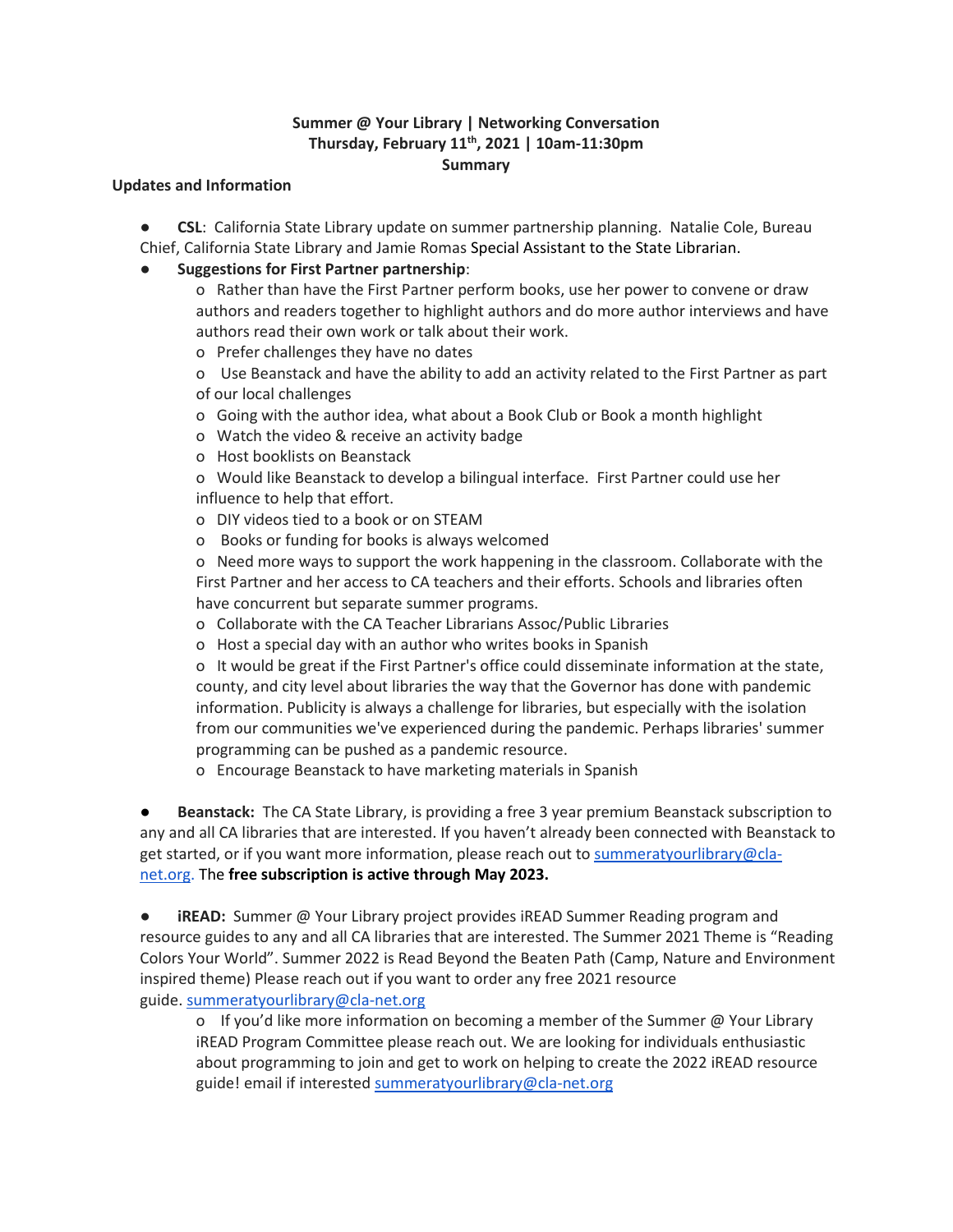o CA representation in the resource guide! To submit your programming ideas visit: [https://www.ireadprogram.org/resources/summer-2022-read-beyond-the-beaten](https://www.ireadprogram.org/resources/summer-2022-read-beyond-the-beaten-path)[path](https://www.ireadprogram.org/resources/summer-2022-read-beyond-the-beaten-path)

● **Lunch at the Library:** Limited funding available; LSTA funds to support library programming and enrichment cost in the form of cost reimbursement. Application will be out within the next week, application window mid Feb - mid March. Grant staff are ready to assist any libraries interested in starting a meal program for the first time. We can assist with connecting you with a meal provider, developing partnerships. Please send us an email. And for libraries planning to continue already established meal programs, please let us know if we can assist in any way.

● **Grab-and-go ideas:** Favorite idea, resource, or website available on the [Summer @ Your](https://calchallenge.org/resources/summer-your-library-covid-19-resources/)  [LIbrary COVID-19 resources page.](https://calchallenge.org/resources/summer-your-library-covid-19-resources/)

• **Registration OPEN: for an upcoming 2021 Lunch at the Library informational webinar. This webinar is free. We hope you will join us!**

## **March 4th, 2021, Thursday | 10:30am-12:00pm, Register**

**here [https://zoom.us/webinar/register/WN\\_m8HvGeruSJqbcYc9R9y6Xw](https://zoom.us/webinar/register/WN_m8HvGeruSJqbcYc9R9y6Xw)**

This Lunch at the Library webinar is designed to give California library staff the information they need to help launch a successful summer meal program in 2021. It is designed for libraries interested in starting a summer meal program for the first time, or for libraries with an already established summer meal program. It is relevant for libraries interested in taking pop-up library programming out to a community meal site and/or for libraries wanting to distribute meals at the library.

# **Notes Captured from the Summer @ Your Library Conversation**

### **Discussion prompts**

1. Have you started planning programming and services for the summer? If so, what are you planning? 2. Outreach and communication have become more challenging than ever. What outreach effort(s), if any, is your library planning this summer:

3. If time allows, any questions for your fellow group members?

### **Notes from groups: Breakout Room highlights**

- Library program called Rec and Reading working with their recreation center
- Beanstack or Reading Points or Paper Logs or ReadSquare
- Continued need for paper logs
	- Young kids like having something to fill out
- Some libraries were food distribution sites and going out into the community distribution sites was very rewarding
- Summer startup kit given to those who sign up that correlated to programs that will be held
- Virtual programming will continue
- Most not hiring performers
- Bookmobiles
- Popups at local parks
	- Arranging with local boys and girls clubs to use their vehicles
- Cities are cautious with programing and no in person allowed